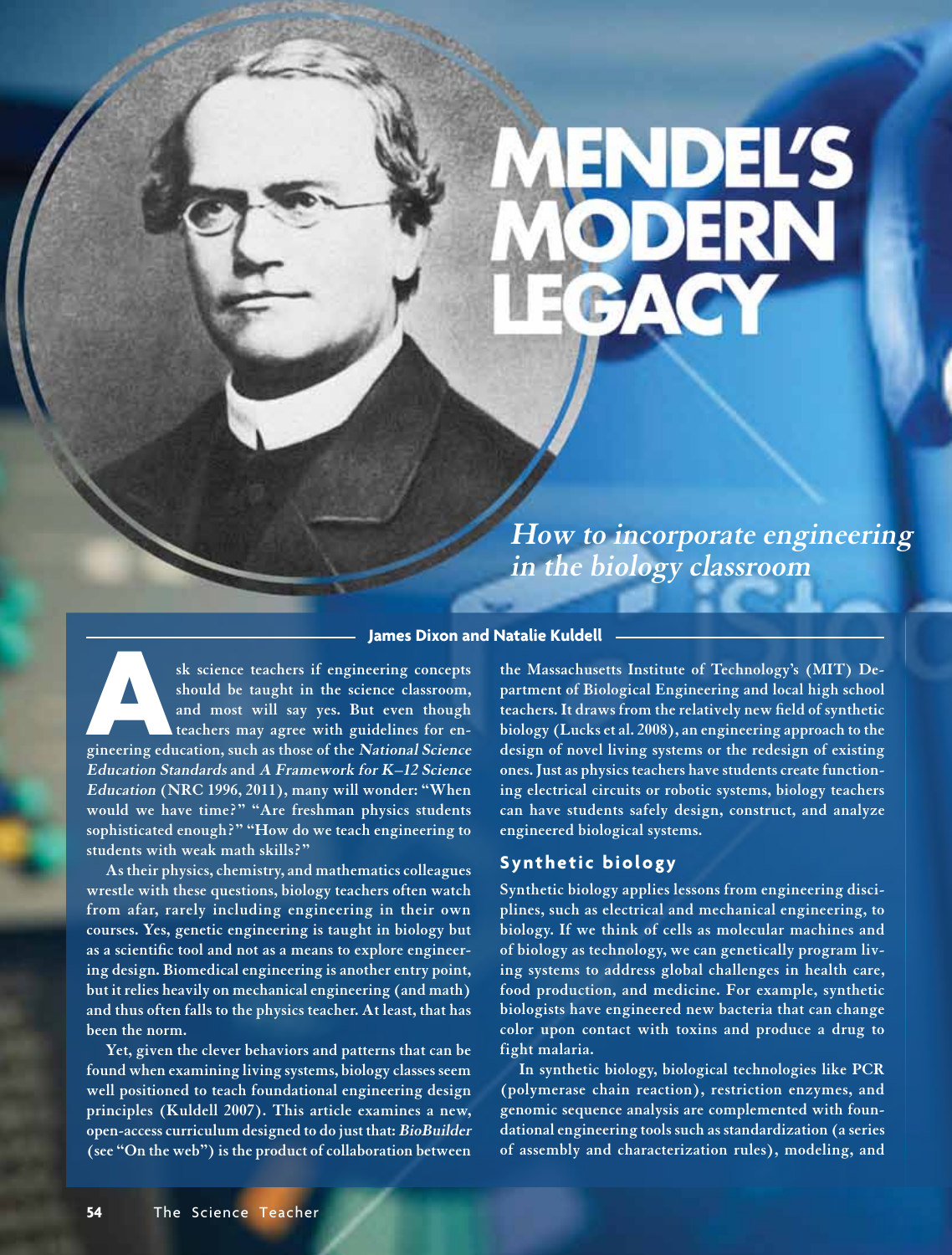

Keywords: Mendelian Genetics at *www.scilinks.org* Enter code: TST021201

**computer-aided design. Students gain experience using the engineering paradigm of "design, build, and test" in the context of living systems. Synthetic biologists use DNA and genes, instead of bricks and steel, as their raw material. As a student wrote after completing a BioBuilder lab: "Synthetic biology tries to use biological parts such as genes in order to develop machines that can be used to facilitate life."**

# **The BioBuilder curriculum**

**BioBuilder transforms cutting-edge research projects into teachable modules that students and teachers can investigate together. These modules begin with a collection of three- to five-minute animated videos that explain biology and engineering concepts and set up a challenge. The modules then move offline to the classroom or lab setting.** 

**The freely available BioBuilder curriculum includes laboratory investigations, essay assignments, design assignments, and links to teacher and student resources. There is no story line connecting the videos, so students and teachers can explore topics in any order. For example, one video explains the engineering principle known as abstraction, a process borrowed from software engineers that simplifies inherently complex living systems by hiding some information. Another animation discusses the molecules and DNA sequences needed for bacterial gene expression.**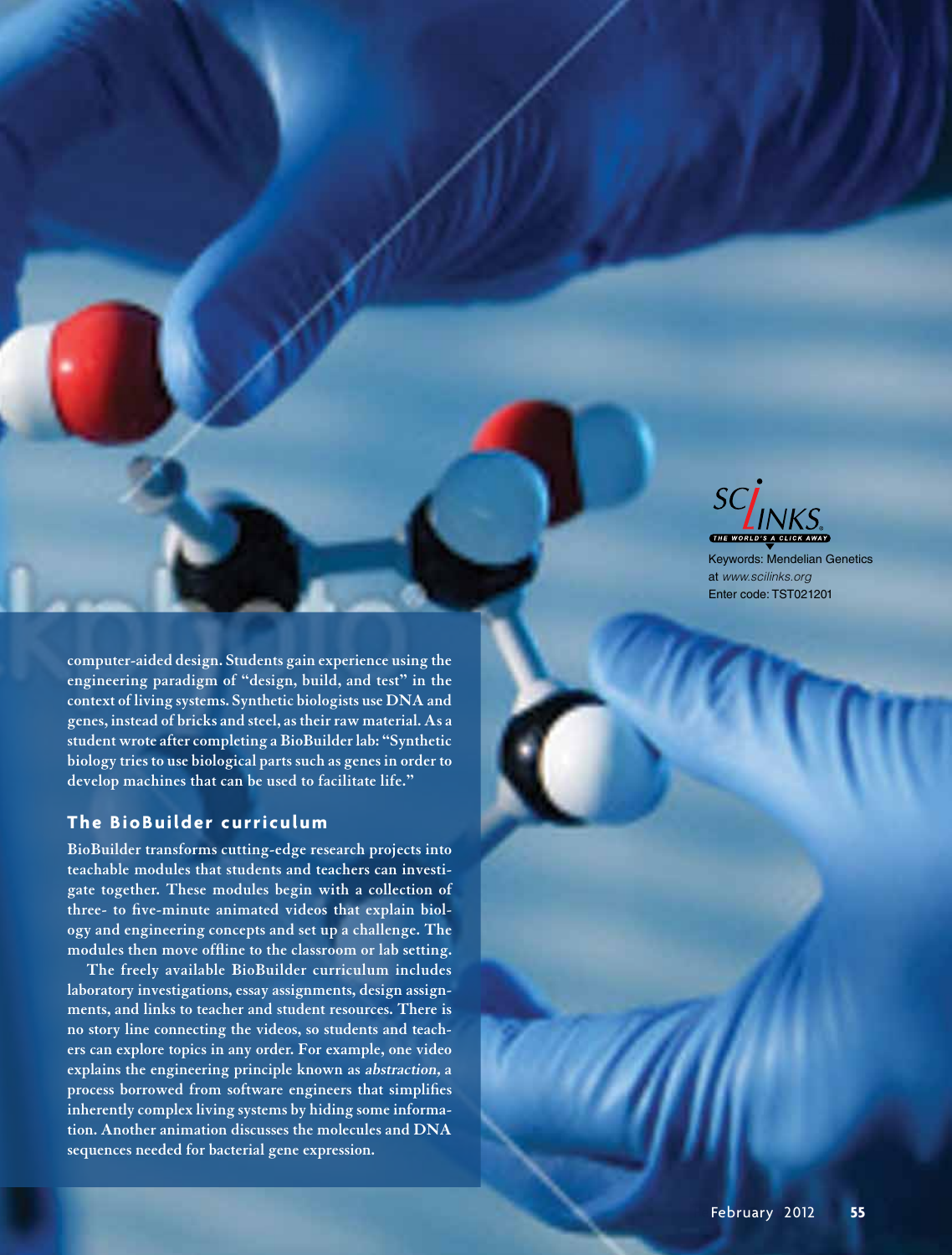The videos explain concepts through conversations between laboratory scientist Systems Sally and a curious young learner, Device Dude. Colorful one-page "Bioprimers" supplement the animations (Figure 1). These comic book–style stories direct students to lab or classroom activities they can perform with their teacher.

BioBuilder provides introductions and instructions for students and a teacher portal that includes laboratory workflow guidance and grading rubrics. The activities are based

on current research and projects by undergraduate design teams in the annual International Genetically Engineered Machine (iGEM) competition (see "On the web"), yet they use equipment and materials available in most high school biology laboratories. After completing the lab and classroom work, students and teachers return to BioBuilder's online forums to upload their findings and compare their results.

Each lab activity in the BioBuilder curriculum focuses on different, but related, aspects of both biology and synthetic

#### **FIGURE 1**

# **Sample BioPrimer.**

Through the narrative established with this bioprimer, the embedded animations, and the associated laboratory activity, students explore the role of the bacterial chassis in the expression of a color-generating genetic program.

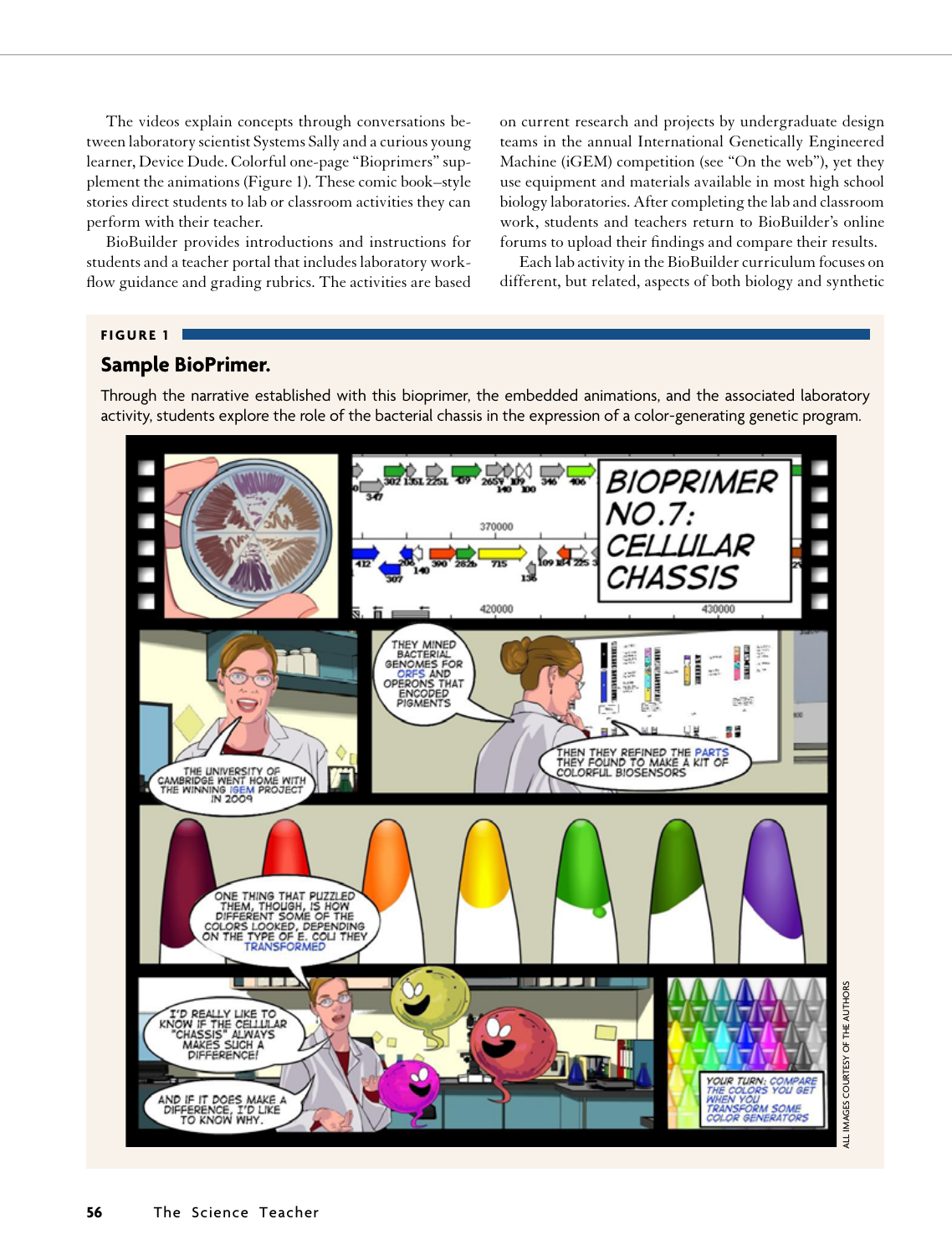biology. Each investigation includes an introduction to genetics and engineering principles, a detailed procedure, a lab report or other assignment, rubrics, and score sheets. The website also includes video of experimental techniques and connections to National Science Education Standards (NRC 1996).

# **"Eau That Smell"**

"Eau That Smell" is a lab exercise that compares two genetic designs that use different genetic elements to reach the same outcome: the smell of bananas. The exercise is based on a 2006 MIT iGEM team project in which *E. coli* bacteria were engineered to smell like bananas during their stationary growth phase. In the

#### **Figure 2**

# **Bacterial "photography."**

Bacteria were engineered to serve as pixels in a living photograph (left). The genetic circuitry that underlies this behavior is explored through a computer-aided design tool (bottom right) and the building of an electronics circuit (top right) in the "Picture This" lab.



BioBuilder lab, students measure changes in the bacterial population over one or more laboratory periods and compare the intensity of the banana smell.

The lab allows students to practice microbiological tech-hits of s niques (e.g., plating, maintaining cultures, using spectrophotometers) while learning about gene expression and bacterial growth. It also provides an opportunity to investigate and discuss the relative merits of quantitative and qualitative measurements. Students explore these biology concepts and techniques in the context of engineering concepts such as standardization and reference measurements (Dixon and Kuldell 2011). "A lot of times, the biology we learn is simplified for our convenience," one student said after the lab activity, "but [the BioBuilder] experiments show complications that aren't expressed in textbooks."

## **"The iTune Device"**

"The iTune Device" lab examines the performance of standardized genetic "parts"—such as promoters (DNA sequences where transcription of RNA is initiated) and ribosome-binding sites (RBS) (RNA sequences where the ribosome binds and translation to protein is initiated)—and the predictable design of genetic devices. Students practice microbiologically sterile techniques and perform enzymatic activity reactions to measure the cell's output (of the enzyme β-galactosidase). They learn these laboratory procedures to evaluate a matrix of promoters and RBS parts that in com-

anges in the bacterial whistron "tune" the cell's enzyme production.

tory periods and com- Though the efficiencies of the genetic parts can be evalul. The bioinformatically, students see that these individual bits of sequence information don't automatically enable the rational assembly of the parts into more complex, predictable devices and systems. Through the lens of basic biology (e.g., homeostasis, regulated gene expression) and engineering (e.g., digital vs. analog behavior of systems), students learn that a system shouldn't always be tuned to "maximal output." Thus, this activity encourages students to consider the useful recombination of a cell's genetic machinery to engineer a system to specification.

## **"Picture This"**

"Picture This" consists of three activities that focus on circuit design and modeling. Students first learn about a synthetic genetic system in which bacteria serve as pixels in a living photograph (Figure 2). When the engineered cells are grown in the dark, they express galactosidase and convert an indicator compound in the media to a dark-color precipitate (Levskaya et al. 2005), allowing students to create a living "photograph."

This charismatic system is a useful point of departure for several biology and engineering lessons. One teaching direction uses this lab to reinforce the scientific content related to signaling (communication among cells), cellular differentiation, and gene expression. Another opportunity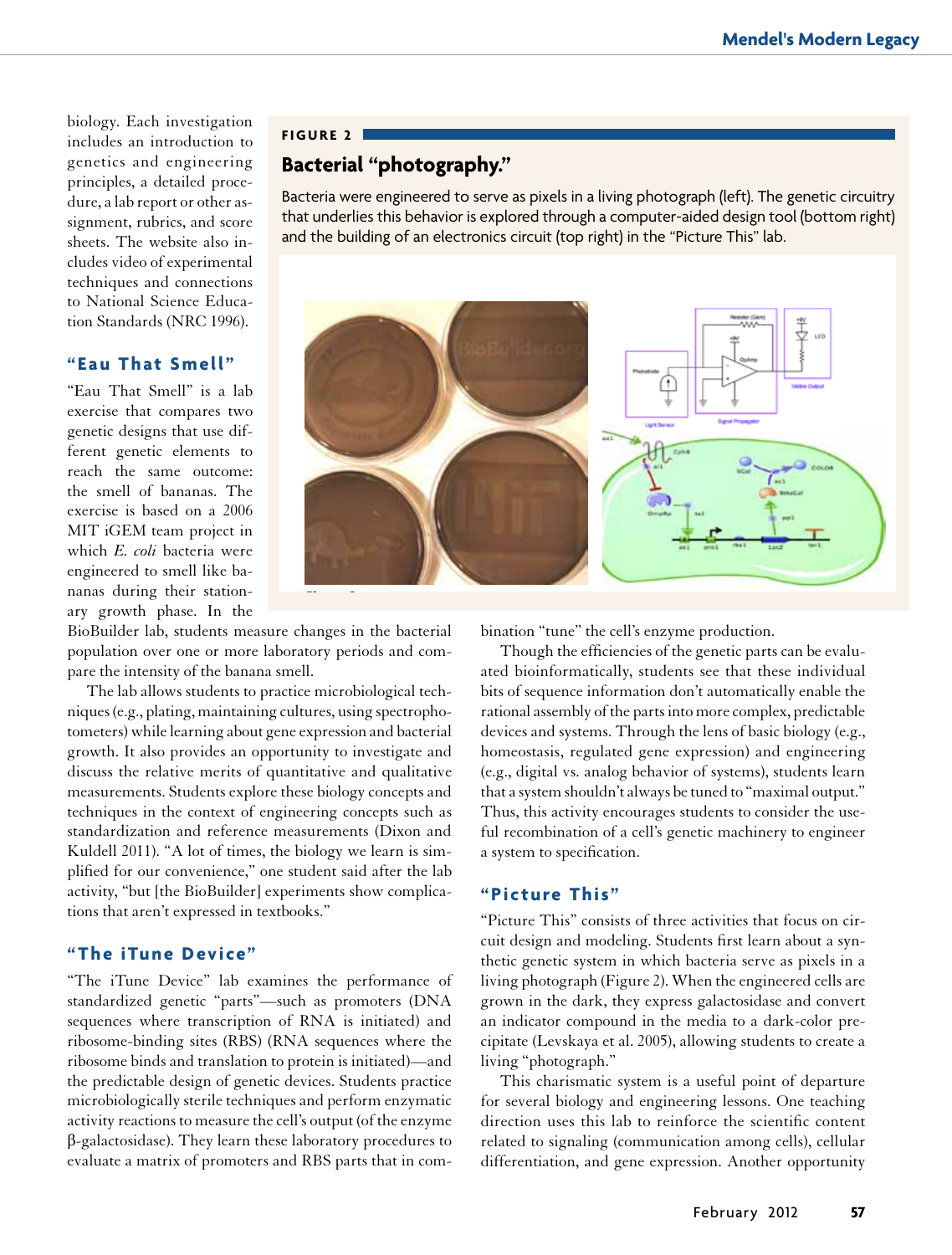#### **Figure 3**

# **Results from BioBuilder's "What a Colorful World" lab.**

Students discover that transformation of the purplecolor generator and the green-color generator plasmids behave differently in different cellular contexts (i.e., "chassis").



dovetails with engineering efforts common to physics classabordants what engineering errors common to physics easy rooms: BioBuilder provides step-by-step instructions for an rooms. BioBunder provides step-by-step instructions for an electronics kit to recapitulate the biological circuitry using a breadboard (circuitry model). It also provides instructions  $\alpha$  different contexts, i.e.  $\alpha$  is  $\alpha$ .

#### **Figure 4**

# **Effect of BioBuilder on teaching core concepts.**

Teachers were asked how often they taught these concepts before learning the BioBuilder curriculum. The blue bars indicate those who answered "often" or "always." After running the BioBuilder lab activities, participants indicated how likely they were to teach these concepts. The red bars measure those who answered "likely" or "certain."



for using a downloadable biodesign program is called *TinkerCell.* This program enables students to model the genetic system and vary experimental parameters to simulate the system's response to those changes (Chandran, Bergmann, and Sauro 2009).

Asked how the availability of a computer-aided design tool will affect her teaching, one teacher responded: "Every student in my school has a computer to use, and TinkerCell is a wonderful way to get them to see the role computers play in biology." She continued: "A number of my students have individualized education programs and are English language learners. I can see how the lab will allow me to pique their interest and learn some science."

# **"What a Colorful World"**

"What a Colorful World" examines the role of the cellular chassis in system performance, asking students to consider system integration, a challenging aspect of synthetic biology. This BioBuilder lab uses a streamlined protocol to transform two "flavors" of *E. coli* (a K12 strain and B-type strain) with the same genetic devices. These devices—engineered genetic constructs composed of a promoter and protein coding sequences that are carried into the cells on a plasmid—were originally designed for the *E. chromi* project (see "On the web") as part of the 2009 iGEM competition. They are intended to generate purple and green pigments in the bacteria. Students find that the system's behavior depends not only

> on the DNA plasmid they transform but also on the cell type that provides the raw materials for its expression (Figure 3). Differences in the intensity of the colors generated and in the number of transformants lead students to ask additional questions about how the cell background explains these differences. Unexpected outcomes create teachable moments. One teacher reported: "The students were surprised to see the different patterns of growth between the two strains."

> This BioBuilder lab is similar to the bacterial transformation labs frequently conducted in biotechnology andAdvanced Placement Biology courses, but a teacher, using this engineering framework, can simultaneously cover the techniques of transformation; data analysis for scientific inquiry; and the design, build, and test cycle of engineering. These labs use basic equipment found in most advanced biology classrooms